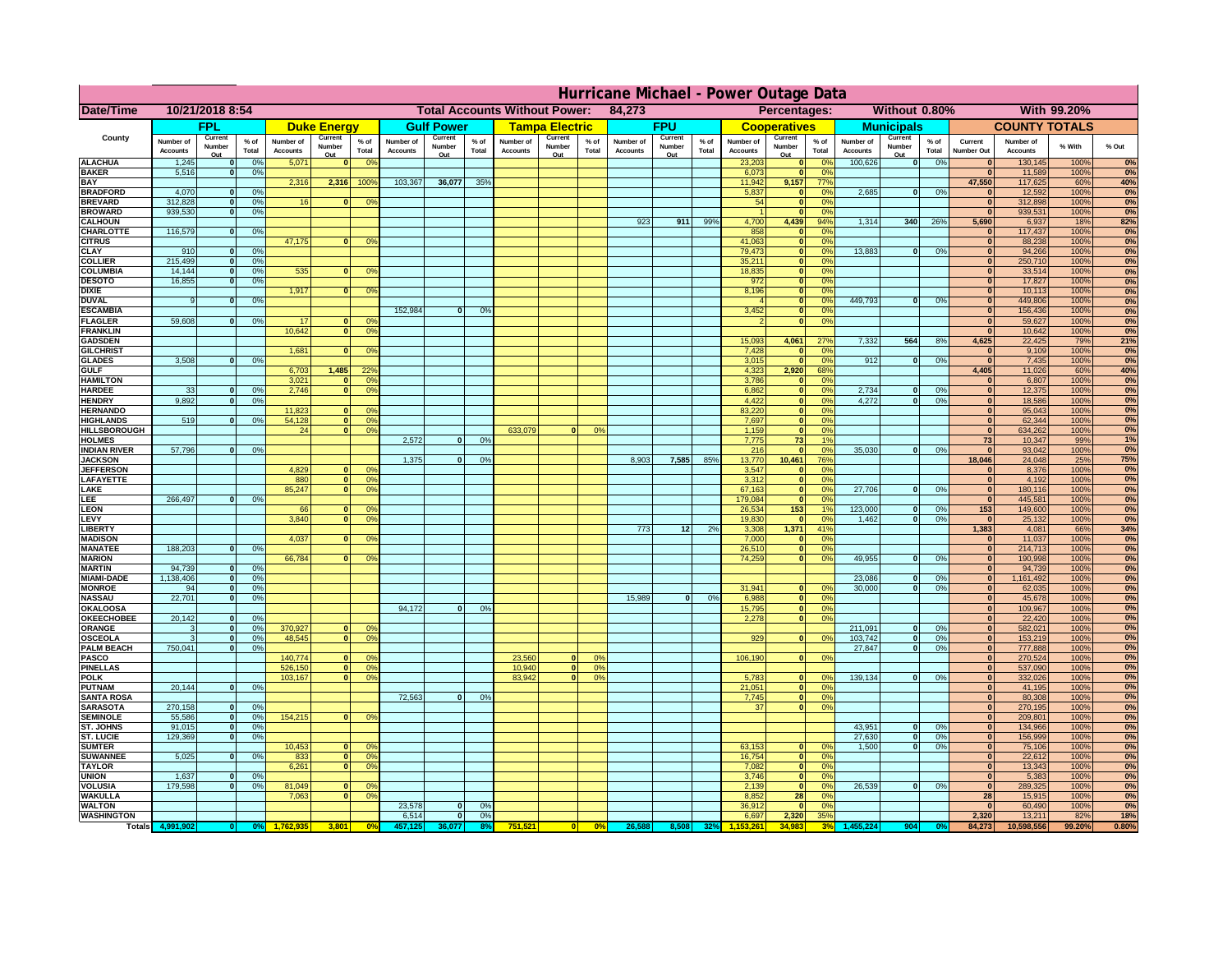# 10/21/2018 8:55 AM Hurricane Michael

| <b>Power Provider</b>                   | <b>County</b>       | <b>Number of Customers</b> | <b>Current Number Out</b> | <b>Outage Percentage</b> | <b>Estimated Restore Time</b> |
|-----------------------------------------|---------------------|----------------------------|---------------------------|--------------------------|-------------------------------|
|                                         |                     |                            |                           |                          |                               |
| <b>Gulf Power Company</b>               | BAY                 | 103,367                    | 36,077                    | 34.90%                   | $>72$                         |
| West Florida Electric Cooperative, Inc. | <b>JACKSON</b>      | 13,723                     | 10,414                    | 75.89%                   | >5 days                       |
| Gulf Coast Electric Cooperative, Inc.   | BAY                 | 11,942                     | 9,157                     | 76.68%                   | >5 days                       |
| Florida Public Utilities Corporation    | <b>JACKSON</b>      | 8,903                      | 7,585                     | 85.20%                   | >5 days                       |
| Talquin Electric Cooperative, Inc.      | <b>GADSDEN</b>      | 15,093                     | 4,061                     | 26.91%                   | 72                            |
| Gulf Coast Electric Cooperative, Inc.   | <b>GULF</b>         | 4,323                      | 2,920                     | 67.55%                   | >5 days                       |
| West Florida Electric Cooperative, Inc. | CALHOUN             | 2,852                      | 2,596                     | 91.02%                   | >5 days                       |
|                                         |                     |                            |                           |                          |                               |
| Duke Energy                             | BAY                 | 2,316                      | 2,316                     | 100.00%                  | TBD                           |
| West Florida Electric Cooperative, Inc. | <b>WASHINGTON</b>   | 4,260                      | 1,982                     | 46.53%                   | >5 days                       |
| Gulf Coast Electric Cooperative, Inc.   | CALHOUN             | 1,848                      | 1,843                     | 99.73%                   | >5 days                       |
| <b>Duke Energy</b>                      | <b>GULF</b>         | 6,703                      | 1,485                     | 22.15%                   | <b>TBD</b>                    |
| Talquin Electric Cooperative, Inc.      | <b>LIBERTY</b>      | 3,308                      | 1,371                     | 41.44%                   | >5 days                       |
| Florida Public Utilities Corporation    | CALHOUN             | 923                        | 911                       | 98.70%                   | >5 days                       |
|                                         |                     |                            |                           |                          |                               |
| City of Blountstown                     | CALHOUN             | 1,314                      | 340                       | 25.88%                   | $>72$                         |
| Gulf Coast Electric Cooperative, Inc.   | <b>WASHINGTON</b>   | 2,437                      | 338                       | 13.87%                   | >5 days                       |
| City of Quincy                          | GADSDEN             | 4,768                      | 329                       | 6.90%                    | $>72$                         |
| Chattahoochee Electric                  | GADSDEN             | 1,173                      | 235                       | 20.03%                   | $>72$                         |
| Talquin Electric Cooperative, Inc.      | LEON                | 26,534                     | 153                       | 0.58%                    | 48                            |
|                                         |                     |                            |                           |                          |                               |
| West Florida Electric Cooperative, Inc. | <b>HOLMES</b>       | 7,482                      | 73                        | 0.98%                    | >5 days                       |
| Gulf Coast Electric Cooperative, Inc.   | <b>JACKSON</b>      | 47                         | 47                        | 100.00%                  | >5 days                       |
| Talquin Electric Cooperative, Inc.      | <b>WAKULLA</b>      | 8,852                      | 28                        | 0.32%                    | 24                            |
| Florida Public Utilities Corporation    | LIBERTY             | 773                        | 12                        | 1.55%                    | >5 days                       |
| Central Florida Electric Cooperative    | <b>ALACHUA</b>      | 875                        | $\pmb{0}$                 | 0.00%                    | <b>TBD</b>                    |
| Central Florida Electric Cooperative    | <b>DIXIE</b>        | 7,595                      | $\mathbf 0$               | 0.00%                    | TBD                           |
|                                         |                     |                            |                           |                          |                               |
| Central Florida Electric Cooperative    | <b>GILCHRIST</b>    | 7,424                      | $\mathbf 0$               | 0.00%                    | Restored                      |
| Central Florida Electric Cooperative    | LAFAYETTE           | 9                          | $\mathbf 0$               | 0.00%                    | TBD                           |
| Central Florida Electric Cooperative    | LEVY                | 17,513                     | $\pmb{0}$                 | 0.00%                    | Restored                      |
| Central Florida Electric Cooperative    | <b>MARION</b>       | 9                          | 0                         | 0.00%                    | TBD                           |
| Choctawhatchee Electric Cooperative     | <b>HOLMES</b>       | 293                        | $\pmb{0}$                 | 0.00%                    | Restored                      |
|                                         |                     |                            |                           |                          |                               |
| Choctawhatchee Electric Cooperative     | <b>OKALOOSA</b>     | 15,795                     | 0                         | 0.00%                    | Restored                      |
| Choctawhatchee Electric Cooperative     | <b>SANTA ROSA</b>   | 201                        | $\mathbf 0$               | 0.00%                    | Restored                      |
| Choctawhatchee Electric Cooperative     | <b>WALTON</b>       | 36,812                     | 0                         | 0.00%                    | Restored                      |
| City of Alachua                         | <b>ALACHUA</b>      | 4,426                      | $\mathbf 0$               | 0.00%                    | <b>TBD</b>                    |
| City of Bartow                          | <b>POLK</b>         | 11,790                     | 0                         | 0.00%                    | TBD                           |
|                                         |                     |                            | $\mathbf 0$               |                          |                               |
| City of Bushnell                        | <b>SUMTER</b>       | 1,500                      |                           | 0.00%                    | <b>TBD</b>                    |
| City of Clewiston                       | <b>HENDRY</b>       | 4,272                      | 0                         | 0.00%                    | TBD                           |
| City of Fort Meade                      | <b>POLK</b>         | 2,379                      | $\mathbf 0$               | 0.00%                    | TBD                           |
| City of Havana                          | GADSDEN             | 1,391                      | $\pmb{0}$                 | 0.00%                    | Restored                      |
| City of Leesburg                        | LAKE                | 22,000                     | $\mathbf 0$               | 0.00%                    | <b>TBD</b>                    |
| City of Moore Haven                     | <b>GLADES</b>       | 912                        | $\pmb{0}$                 | 0.00%                    | TBD                           |
|                                         |                     |                            | $\mathbf 0$               |                          | TBD                           |
| City of Mount Dora                      | LAKE                | 5,706                      |                           | 0.00%                    |                               |
| City of Newberry                        | <b>ALACHUA</b>      | 1,727                      | 0                         | 0.00%                    | TBD                           |
| City of Starke                          | <b>BRADFORD</b>     | 2,685                      | $\pmb{0}$                 | 0.00%                    | TBD                           |
| City of Tallahassee                     | LEON                | 123,000                    | 0                         | 0.00%                    | Restored                      |
| City of Vero Beach                      | <b>INDIAN RIVER</b> | 35,030                     | $\pmb{0}$                 | 0.00%                    | <b>TBD</b>                    |
| City of Wauchula                        | HARDEE              | 2,734                      | 0                         | 0.00%                    | <b>TBD</b>                    |
|                                         |                     |                            |                           |                          |                               |
| City of Williston                       | LEVY                | 1,462                      | $\pmb{0}$                 | 0.00%                    | <b>TBD</b>                    |
| City of Winter Park                     | ORANGE              | 13,941                     | 0                         | 0.00%                    | TBD                           |
| Clay Electric Cooperative               | <b>ALACHUA</b>      | 22,328                     | $\pmb{0}$                 | 0.00%                    | TBD                           |
| Clay Electric Cooperative               | <b>BAKER</b>        | 2,476                      | 0                         | 0.00%                    | TBD                           |
| Clay Electric Cooperative               | <b>BRADFORD</b>     | 5,837                      | $\pmb{0}$                 | 0.00%                    | <b>TBD</b>                    |
| Clay Electric Cooperative               | <b>CLAY</b>         | 79,473                     | 0                         | 0.00%                    | TBD                           |
|                                         |                     |                            |                           |                          |                               |
| Clay Electric Cooperative               | <b>COLUMBIA</b>     | 16,922                     | $\pmb{0}$                 | 0.00%                    | TBD                           |
| Clay Electric Cooperative               | <b>DUVAL</b>        | 4                          | 0                         | 0.00%                    | TBD                           |
| Clay Electric Cooperative               | <b>FLAGLER</b>      | $\overline{2}$             | $\pmb{0}$                 | 0.00%                    | TBD                           |
| Clay Electric Cooperative               | <b>GILCHRIST</b>    | 4                          | 0                         | 0.00%                    | TBD                           |
| Clay Electric Cooperative               | LAKE                | 2,239                      | 0                         | 0.00%                    | <b>TBD</b>                    |
| Clay Electric Cooperative               | LEVY                | 712                        | 0                         | 0.00%                    | TBD                           |
|                                         |                     |                            |                           |                          |                               |
| Clay Electric Cooperative               | <b>MARION</b>       | 16,301                     | $\pmb{0}$                 | 0.00%                    | <b>TBD</b>                    |
| Clay Electric Cooperative               | PUTNAM              | 21,051                     | 0                         | 0.00%                    | TBD                           |
| Clay Electric Cooperative               | SUWANNEE            | 5                          | $\pmb{0}$                 | 0.00%                    | TBD                           |
| Clay Electric Cooperative               | <b>UNION</b>        | 3,746                      | 0                         | 0.00%                    | TBD                           |
| Clay Electric Cooperative               | <b>VOLUSIA</b>      | 2,139                      | $\pmb{0}$                 | 0.00%                    | TBD                           |
|                                         |                     |                            |                           |                          |                               |
| Duke Energy                             | <b>ALACHUA</b>      | 5,071                      | 0                         | 0.00%                    | Restored                      |
| Duke Energy                             | <b>BREVARD</b>      | 16                         | $\pmb{0}$                 | 0.00%                    | Restored                      |
| Duke Energy                             | <b>CITRUS</b>       | 47,175                     | 0                         | 0.00%                    | Restored                      |
| <b>Duke Energy</b>                      | <b>COLUMBIA</b>     | 535                        | $\pmb{0}$                 | 0.00%                    | Restored                      |
| Duke Energy                             | <b>DIXIE</b>        | 1,917                      | 0                         | 0.00%                    | Restored                      |
| <b>Duke Energy</b>                      | <b>FLAGLER</b>      | 17                         | $\pmb{0}$                 | 0.00%                    | Restored                      |
|                                         |                     |                            |                           |                          |                               |
| Duke Energy                             | <b>FRANKLIN</b>     | 10,642                     | 0                         | 0.00%                    | Restored                      |
| <b>Duke Energy</b>                      | <b>GILCHRIST</b>    | 1,681                      | $\pmb{0}$                 | 0.00%                    | Restored                      |
| Duke Energy                             | <b>HAMILTON</b>     | 3,021                      | 0                         | 0.00%                    | Restored                      |
| <b>Duke Energy</b>                      | HARDEE              | 2,746                      | $\pmb{0}$                 | 0.00%                    | Restored                      |
|                                         |                     |                            |                           |                          |                               |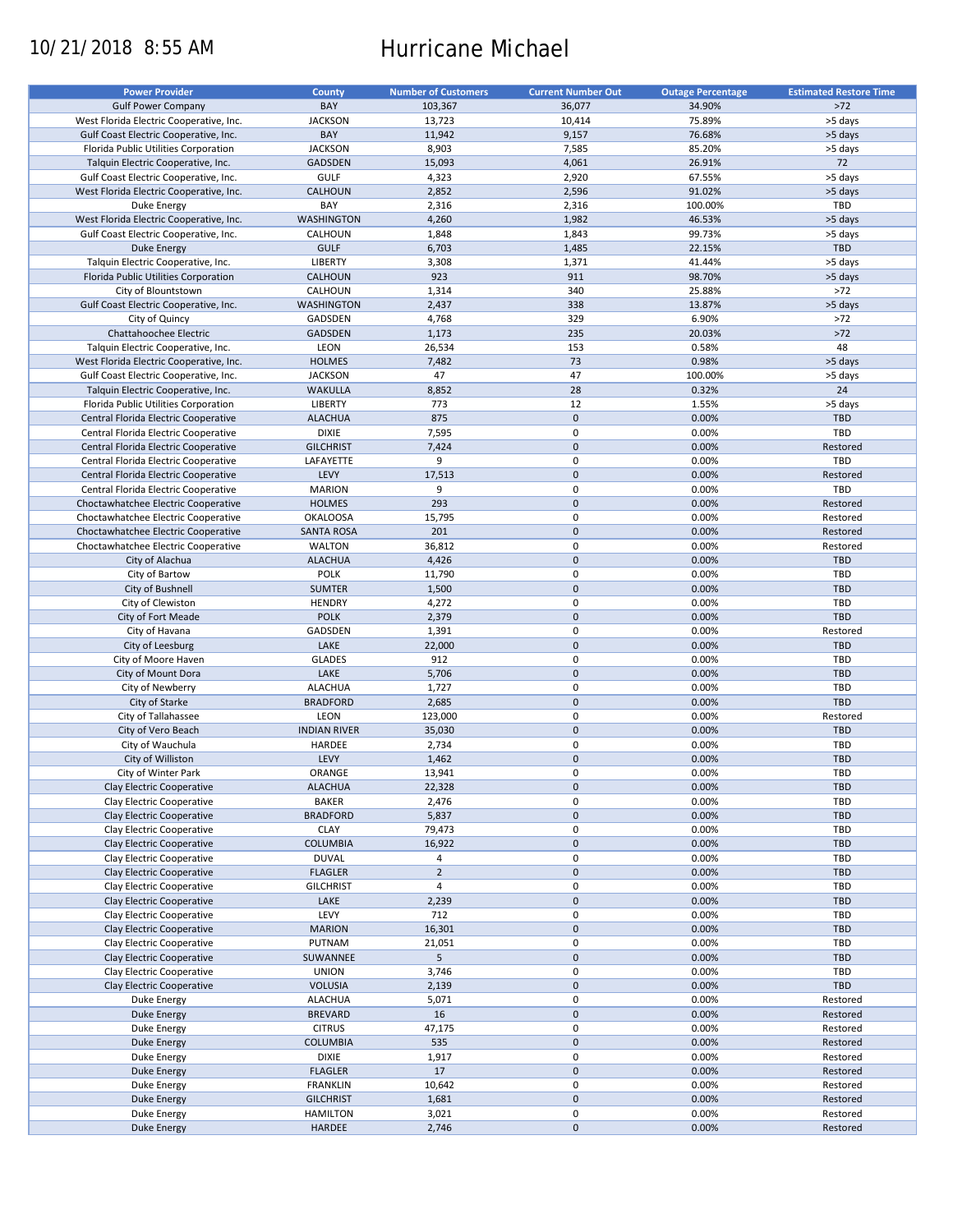## 10/21/2018 8:55 AM Hurricane Michael

| Duke Energy                                        | <b>HERNANDO</b>     | 11,823              | 0           | 0.00% | Restored   |
|----------------------------------------------------|---------------------|---------------------|-------------|-------|------------|
| <b>Duke Energy</b>                                 | <b>HIGHLANDS</b>    | 54,128              | $\pmb{0}$   | 0.00% | Restored   |
|                                                    |                     |                     |             |       |            |
| Duke Energy                                        | HILLSBOROUGH        | 24                  | 0           | 0.00% | Restored   |
| <b>Duke Energy</b>                                 | <b>JEFFERSON</b>    | 4,829               | $\mathbf 0$ | 0.00% | Restored   |
|                                                    |                     |                     | 0           |       |            |
| Duke Energy                                        | LAFAYETTE           | 880                 |             | 0.00% | Restored   |
| Duke Energy                                        | LAKE                | 85,247              | $\pmb{0}$   | 0.00% | Restored   |
| Duke Energy                                        | LEON                | 66                  | 0           | 0.00% | Restored   |
|                                                    |                     |                     |             |       |            |
| Duke Energy                                        | LEVY                | 3,840               | $\pmb{0}$   | 0.00% | Restored   |
| Duke Energy                                        | <b>MADISON</b>      | 4,037               | 0           | 0.00% | Restored   |
| <b>Duke Energy</b>                                 | <b>MARION</b>       | 66,784              | $\mathbf 0$ | 0.00% | Restored   |
|                                                    |                     |                     |             |       |            |
| Duke Energy                                        | ORANGE              | 370,927             | 0           | 0.00% | Restored   |
| Duke Energy                                        | <b>OSCEOLA</b>      | 48,545              | $\mathbf 0$ | 0.00% | Restored   |
|                                                    |                     |                     |             |       |            |
| Duke Energy                                        | PASCO               | 140,774             | 0           | 0.00% | Restored   |
| Duke Energy                                        | PINELLAS            | 526,150             | $\mathbf 0$ | 0.00% | Restored   |
| Duke Energy                                        | <b>POLK</b>         | 103,167             | 0           | 0.00% | Restored   |
|                                                    |                     |                     |             |       |            |
| Duke Energy                                        | SEMINOLE            | 154,215             | $\mathbf 0$ | 0.00% | Restored   |
| Duke Energy                                        | <b>SUMTER</b>       | 10,453              | 0           | 0.00% | Restored   |
|                                                    |                     |                     | $\pmb{0}$   |       |            |
| <b>Duke Energy</b>                                 | SUWANNEE            | 833                 |             | 0.00% | Restored   |
| Duke Energy                                        | <b>TAYLOR</b>       | 6,261               | 0           | 0.00% | Restored   |
| <b>Duke Energy</b>                                 | <b>VOLUSIA</b>      | 81,049              | $\mathbf 0$ | 0.00% | Restored   |
|                                                    |                     |                     |             |       |            |
| Duke Energy                                        | WAKULLA             | 7,063               | 0           | 0.00% | Restored   |
| Escambia River Electric Cooperative, Inc.          | <b>ESCAMBIA</b>     | 3,452               | $\pmb{0}$   | 0.00% | TBD        |
| Escambia River Electric Cooperative, Inc.          |                     |                     | 0           |       |            |
|                                                    | <b>SANTA ROSA</b>   | 7,544               |             | 0.00% | TBD        |
| Florida Keys Electric Cooperative                  | <b>MONROE</b>       | 31,941              | $\mathbf 0$ | 0.00% | <b>TBD</b> |
| Florida Power and Light Company                    | <b>ALACHUA</b>      | 1,245               | 0           | 0.00% | <b>TBD</b> |
|                                                    |                     |                     |             |       |            |
| Florida Power and Light Company                    | <b>BAKER</b>        | 5,516               | $\mathbf 0$ | 0.00% | <b>TBD</b> |
| Florida Power and Light Company                    | <b>BRADFORD</b>     | 4,070               | 0           | 0.00% | TBD        |
|                                                    |                     |                     |             |       |            |
| Florida Power and Light Company                    | <b>BREVARD</b>      | 312,828             | $\pmb{0}$   | 0.00% | <b>TBD</b> |
| Florida Power and Light Company                    | <b>BROWARD</b>      | 939,530             | 0           | 0.00% | TBD        |
| Florida Power and Light Company                    | <b>CHARLOTTE</b>    | 116,579             | $\pmb{0}$   | 0.00% | <b>TBD</b> |
|                                                    |                     |                     |             |       |            |
| Florida Power and Light Company                    | <b>CLAY</b>         | 910                 | 0           | 0.00% | TBD        |
| Florida Power and Light Company                    | <b>COLLIER</b>      | 215,499             | $\pmb{0}$   | 0.00% | <b>TBD</b> |
|                                                    |                     |                     |             |       |            |
| Florida Power and Light Company                    | COLUMBIA            | 14,144              | 0           | 0.00% | <b>TBD</b> |
| Florida Power and Light Company                    | <b>DESOTO</b>       | 16,855              | $\pmb{0}$   | 0.00% | <b>TBD</b> |
| Florida Power and Light Company                    | <b>DUVAL</b>        | 9                   | 0           | 0.00% | TBD        |
|                                                    |                     |                     |             |       |            |
| Florida Power and Light Company                    | <b>FLAGLER</b>      | 59,608              | $\mathbf 0$ | 0.00% | <b>TBD</b> |
| Florida Power and Light Company                    | <b>GLADES</b>       | 3,508               | 0           | 0.00% | <b>TBD</b> |
| Florida Power and Light Company                    | HARDEE              | 33                  | $\mathbf 0$ | 0.00% | <b>TBD</b> |
|                                                    |                     |                     |             |       |            |
| Florida Power and Light Company                    | <b>HENDRY</b>       | 9,892               | 0           | 0.00% | TBD        |
| Florida Power and Light Company                    | <b>HIGHLANDS</b>    | 519                 | $\pmb{0}$   | 0.00% | <b>TBD</b> |
|                                                    |                     |                     |             |       |            |
| Florida Power and Light Company                    | <b>INDIAN RIVER</b> | 57,796              | 0           | 0.00% | TBD        |
| Florida Power and Light Company                    | LEE                 | 266,497             | $\mathbf 0$ | 0.00% | <b>TBD</b> |
| Florida Power and Light Company                    | MANATEE             | 188,203             | 0           | 0.00% | TBD        |
|                                                    |                     |                     |             |       |            |
| Florida Power and Light Company                    | <b>MARTIN</b>       | 94,739              | $\mathbf 0$ | 0.00% | <b>TBD</b> |
| Florida Power and Light Company                    | MIAMI-DADE          | 1,138,406           | 0           | 0.00% | TBD        |
|                                                    |                     |                     | $\mathbf 0$ |       |            |
| Florida Power and Light Company                    | <b>MONROE</b>       | 94                  |             | 0.00% | <b>TBD</b> |
| Florida Power and Light Company                    | NASSAU              | 22,701              | 0           | 0.00% | TBD        |
| Florida Power and Light Company                    | <b>OKEECHOBEE</b>   | 20,142              | $\mathbf 0$ | 0.00% | <b>TBD</b> |
|                                                    |                     |                     |             |       |            |
| Florida Power and Light Company                    | ORANGE              | 3                   | 0           | 0.00% | TBD        |
| Florida Power and Light Company                    | <b>OSCEOLA</b>      | 3                   | 0           | 0.00% | <b>TBD</b> |
|                                                    |                     |                     |             |       |            |
| Florida Power and Light Company                    | PALM BEACH          | 750,041             | 0           | 0.00% | TBD        |
| Florida Power and Light Company                    | PUTNAM              | 20,144              | 0           | 0.00% | <b>TBD</b> |
| Florida Power and Light Company                    | SARASOTA            | 270,158             | 0           | 0.00% | TBD        |
|                                                    |                     |                     |             |       |            |
| Florida Power and Light Company                    | SEMINOLE            | 55,586              | $\pmb{0}$   | 0.00% | <b>TBD</b> |
| Florida Power and Light Company                    | ST. JOHNS           | 91,015              | 0           | 0.00% | TBD        |
| Florida Power and Light Company                    | ST. LUCIE           | 129,369             | 0           | 0.00% | <b>TBD</b> |
|                                                    |                     |                     |             |       |            |
| Florida Power and Light Company                    | SUWANNEE            | 5,025               | 0           | 0.00% | TBD        |
| Florida Power and Light Company                    | <b>UNION</b>        | 1,637               | $\pmb{0}$   | 0.00% | <b>TBD</b> |
|                                                    |                     |                     | 0           |       | TBD        |
| Florida Power and Light Company                    | VOLUSIA             | 179,598             |             | 0.00% |            |
| Florida Public Utilities Corporation               | NASSAU              | 15,989              | $\mathbf 0$ | 0.00% | Restored   |
| Fort Pierce Utilities Authority                    | ST. LUCIE           | 27,630              | 0           | 0.00% | TBD        |
|                                                    |                     |                     |             |       |            |
| Gainesville (Gainesville Regional Utilities - GRU) | <b>ALACHUA</b>      | 94,473              | 0           | 0.00% | TBD        |
| Glades Electric Cooperative, Inc.                  | <b>GLADES</b>       | 3,015               | 0           | 0.00% | TBD        |
| Glades Electric Cooperative, Inc.                  | <b>HARDEE</b>       | $\mathsf{O}\xspace$ | $\pmb{0}$   |       | <b>TBD</b> |
|                                                    |                     |                     |             |       |            |
| Glades Electric Cooperative, Inc.                  | <b>HENDRY</b>       | 3,530               | 0           | 0.00% | TBD        |
| Glades Electric Cooperative, Inc.                  | <b>HIGHLANDS</b>    | 7,321               | $\pmb{0}$   | 0.00% | <b>TBD</b> |
|                                                    |                     |                     |             |       |            |
| Glades Electric Cooperative, Inc.                  | OKEECHOBEE          | 2,278               | 0           | 0.00% | TBD        |
| Green Cove Springs Electric                        | <b>CLAY</b>         | 3,889               | $\pmb{0}$   | 0.00% | <b>TBD</b> |
| Gulf Coast Electric Cooperative, Inc.              | WALTON              | 100                 | 0           | 0.00% | <b>TBD</b> |
|                                                    |                     |                     |             |       |            |
| <b>Gulf Power Company</b>                          |                     |                     | $\pmb{0}$   | 0.00% | Restored   |
|                                                    | <b>ESCAMBIA</b>     | 152,984             |             |       |            |
|                                                    | HOLMES              |                     | 0           | 0.00% | Restored   |
| <b>Gulf Power Company</b>                          |                     | 2,572               |             |       |            |
| <b>Gulf Power Company</b>                          | <b>JACKSON</b>      | 1,375               | $\mathbf 0$ | 0.00% | Restored   |
| <b>Gulf Power Company</b>                          | <b>OKALOOSA</b>     | 94,172              | 0           | 0.00% | Restored   |
| <b>Gulf Power Company</b>                          | <b>SANTA ROSA</b>   | 72,563              | $\pmb{0}$   | 0.00% | Restored   |